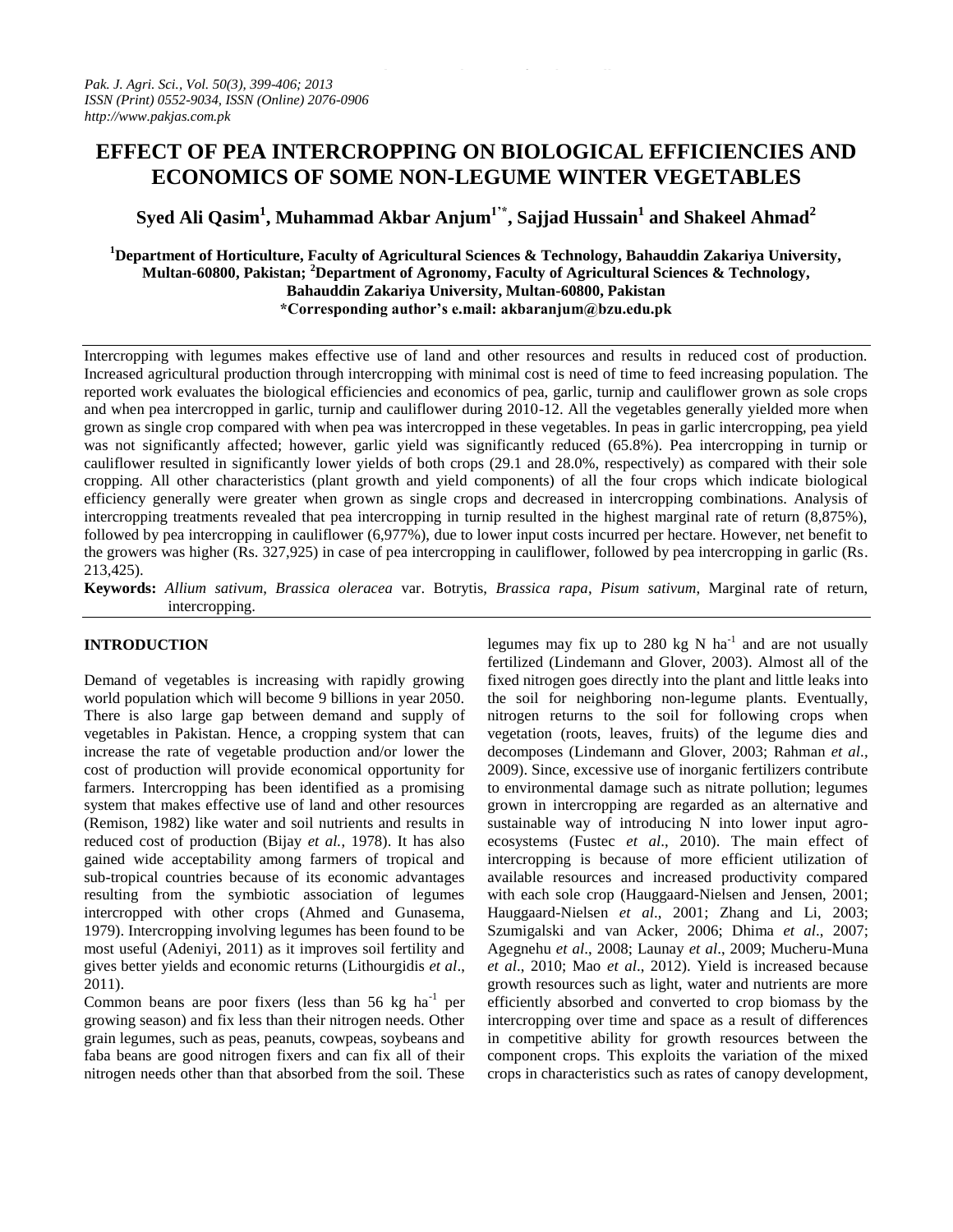final canopy size (width and height), photosynthetic adaptation of canopies to irradiance conditions, and rooting depth (Tsubo *et al*., 2001). Intercropping with legumes is an excellent practice for controlling soil erosion and sustaining crop production (El-Swaify *et al*., 1988). Deep roots penetrate far into the soil breaking up hardpans and use moisture and nutrients from deeper zones in the soil. Shallow roots bind the soil at the surface and thereby help to reduce erosion. Also, shallow roots help to aerate the soil (Lithourgidis *et al*., 2011).

Intercropping provides high insurance against crop failure, especially in areas subject to extreme weather conditions such as frost, drought and flood, and overall provides greater financial stability for farmers, making the system suitable particularly for labor-intensive small farms. Thus, if a single crop may often fail, farmers can reduce their risk for total crop failure by growing more than one crop in their fields (Clawson, 1985). Moreover, farmers may be better able to cope with seasonal price variability of commodities, which often can destabilize their income. Intercropping may result in increased yield of main or companion or both crops (Webb, 1980; Singh, 1993; Prasad and Mohan, 1995) as compared to sole cropping. However, it may result in reduced yield of one (Tom and Asiegbu, 2002; Alhaji, 2008; Mohammed *et al*., 2008; Egbe and Bar, 2010) or both the crops (Frey, 1973; Lamberts, 1980; Guldan *et al*., 1998; Khatiwada, 2000; Ghosh *et al*., 2006). However, in intercropping systems, not the yield but economic return is more important due to net benefit to the growers.

Garlic, turnip and cauliflower are main winter vegetables of Pakistan. Pea was selected as an intercrop because of its high nitrogen fixing activity. Hence, two vegetable crops can be grown using single dose of nitrogenous fertilizer by reducing the cost of nitrogenous fertilizer up to 50%. The current effort therefore was aimed at intercropping peas with some non-legume winter vegetables (i.e. garlic, turnip and cauliflower) and evaluating their growth, yields and economics.

#### **MATERIALS AND METHODS**

The present study was carried out at Vegetable Research Area, Department of Horticulture, Bahauddin Zakariya University, Multan, Pakistan to evaluate the effect of pea intercropping on biological efficiencies and yields of garlic, turnip and cauliflower under field conditions. The study was conducted during 2010-11, and repeated in 2011-12 to confirm the results.

Soil samples from various experimental blocks were collected randomly and analyzed for physico-chemical characteristics, which are given in Table 1. After sampling field was thoroughly tilled, leveled and the experiment was laid out according to Randomized Complete Block Design (RCBD). The vegetable cultivars grown in intercropping were peas cv. Early 6, garlic cv. GS-1, turnip cv. Purple Top and cauliflower Hybrid RS 5340 (Royal Sluis). These vegetables were grown alone and also in combination with pea. Garlic, turnip and cauliflower were main crops and pea was intercropped in these vegetables. Experimental area consisted of 21 plots in total (7 treatments and 3 replications). The intercropping treatments tested were as follows;  $T_1$  = Pea alone,  $T_2$  = Garlic alone,  $T_3$  = Turnip alone  $T_4$  = Cauliflower alone,  $T_5$  = Peas in garlic,  $T_6$  = Peas in turnip and  $T_7$  = Peas in cauliflower.

**Table 1. Physico-chemical characteristics of the soil before sowing the crops during the years 2010 and 2011**

| <b>Characteristics</b>             | 2010-11 | 2011-12 |
|------------------------------------|---------|---------|
| <b>Texture</b>                     | Loam    | Loam    |
| рH                                 | 8.02    | 8.04    |
| $EC$ (dS/m)                        | 1.74    | 1.87    |
| <b>Organic Matter</b> (%)          | 0.36    | 0.38    |
| <b>Available Phosphorous (ppm)</b> | 5.0     | 4.5     |
| <b>Available Potassium (ppm)</b>   | 134     | 145     |

All the phosphorus  $(P_2O_5)$  and potassium  $(K_2O)$  were applied at the rate of 90 and 50  $kg$  ha<sup>-1</sup>, respectively, at sowing. Nitrogen (N) was applied at the rate of  $90 \text{ kg ha}^{-1}$  in three split doses;  $\frac{1}{3}$  at sowing,  $\frac{1}{3}$  after one month of sowing and remaining  $\frac{1}{3}$  after first picking of peas. No additional dose of any fertilizer was applied to the intercrops.

Each experimental plot contained three beds and each bed was 1 m wide and 2 m long, i.e. each experimental plot had an area of  $6 \text{ m}^2$ . Garlic, turnip and cauliflower were grown on both sides of the beds and peas were intercropped in between these vegetables. Seeds of peas and turnip and cloves of garlic were sown on November 05 during both the years, i.e. 2010 and 2011 while one month old seedlings of cauliflower were transplanted in field on the same date. The plant to plant distances kept were as  $pea = 10$  cm, garlic  $= 10$ cm, turnip  $= 10$  cm and cauliflower  $= 30$  cm. The plant to plant distance was same in sole crop and intercrops. All other cultural practices like irrigation, weeding and plant protection measures were the same for all experimental plots during the entire period of experiment. Plants were allowed to grow till their edible maturity and data regarding various growth and yield parameters were recorded. Data collected were analyzed statistically by using Fisher's Analysis of Variance (ANOVA) technique. The treatment means were compared by employing Duncan's Multiple Range (DMR) test at  $p = 0.05$ . Co-stat statistical package software was used for the purpose. To estimate economic return of the intercropping treatments, marginal rate of return (MRR) was calculated. MRR is a term used to identify the rate of return per unit investment and was calculated by using the prevailing average market prices of inputs and the produce following the formula of CIMMYT (1988).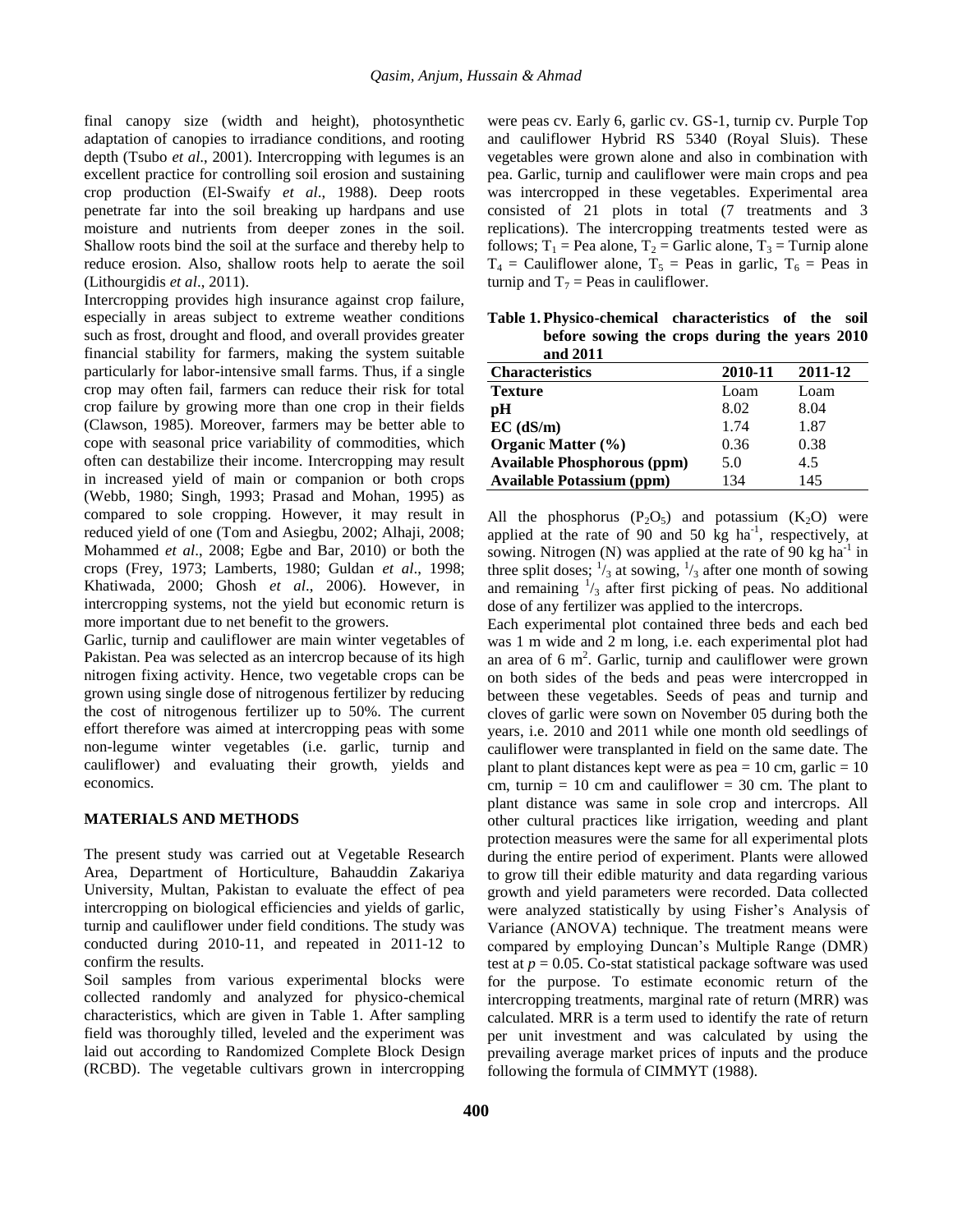Marginal rate of return (MRR) = MNB/MC  $\times$  100

Where, MNB is marginal net benefit and MC is marginal cost.

#### **RESULTS AND DISCUSSION**

*Effect of pea intercropping and time on growth and yield of garlic***:** Data procured on different growth and yield characteristics of garlic were subjected to statistical analysis, which indicated significant differences between the intercropping treatments for all the parameters except number of cloves per bulb. However, the differences between the years and among the means of interaction between years and intercropping treatments were found statistically non-significant for all the parameters (Table 2).

The maximum plant height, leaf number and fresh and dry weights of garlic leaves were recorded when garlic was grown alone because there was no competition for soil nutrients and applied fertilizer for plant growth. Other factor possibly was availability of maximum soil and air space for root and shoot growth. Growth of garlic plants decreased significantly when pea was intercropped in garlic due to competition for essential nutrients, moisture, light, soil space, space for shoot growth and applied chemical fertilizer between two crops. Dry weight of leaves is directly related with fresh weight of leaves; therefore, it followed the same patterns as for fresh weight of leaves.

Similarly, the maximum bulb diameter, and fresh and dry bulb weights were obtained when garlic was grown alone probably due to better plant growth in terms of plant height and leaf number. Increased leaf number is possibly responsible for increased bulb size and weight. The bulb diameter and fresh and dry weights decreased greatly when pea was intercropped in garlic probably due to reduced plant height and decreased leaf number. However, number of clove per bulb was not affected by the intercropping. Clove number per bulb is possibly a genetic character and was not influenced by the intercropping treatments.

The maximum bulb yield recorded in garlic when grown as single crop was due to maximum bulb diameter and weight. A significant decrease (65.78%) occurred in bulb yield when pea was intercropped in garlic probably due to decrease in bulb size and weight in this intercropping treatment as there was an active competition between two crops for attaining essential nutrients for their growth. Similar results were concluded when chilies intercropped in garlic (Mallanagouda *et al*., 1995).

*Effect of pea intercropping and time on growth and yield of turnip***:** Statistical analysis of the data collected on different growth and yield characteristics of turnip exhibited non-significant differences between the years and among the means of interaction between years and intercropping treatments. However, the differences between intercropping treatments were found statistically significant for all the parameters (Table 3).

Maximum number of leaves per plant, and fresh and dry weights of leaves were recorded when turnip was grown alone because there was normal plant population and no

| Table 2. Effect of pea miercropping on growth and yield of garne |                     |                       |  |
|------------------------------------------------------------------|---------------------|-----------------------|--|
| <b>Characteristics</b>                                           | $T2$ (Garlic alone) | $T_5$ (Pea in Garlic) |  |
| Plant height (cm)                                                | $57.71a*$           | 34.66 b               |  |
| Number of leaves/plant                                           | 9.23a               | 7.49 b                |  |
| Fresh weight of leaves (g)                                       | 39.51 a             | 19.71 b               |  |
| Dry weight of leaves $(g)$                                       | 8.41 a              | 4.22 <sub>b</sub>     |  |
| Bulb diameter (cm)                                               | 5.15 a              | 3.45 <sub>b</sub>     |  |
| Number of cloves/bulb                                            | 23.67a              | 23.22a                |  |
| Fresh bulb weight $(g)$                                          | 63.37 a             | 36.23 b               |  |
| Dry bulb weight $(g)$                                            | 17.62 a             | 10.60 <sub>b</sub>    |  |
| Bulb yield (t/ha)                                                | 6.40 a              | 2.19 <sub>b</sub>     |  |
|                                                                  |                     |                       |  |

|  | Table 2. Effect of pea intercropping on growth and yield of garlic |
|--|--------------------------------------------------------------------|
|  |                                                                    |

\* Treatment means sharing similar letter in a row are statistically non-significant at *p* = 0.05 (DMR test).

| Table 3. Effect of pea intercropping on growth and yield of turnip |  |  |  |
|--------------------------------------------------------------------|--|--|--|
|--------------------------------------------------------------------|--|--|--|

| <b>Characteristics</b>     | $T_3$ (Turnip alone) | $T_6$ (Pea in Turnip) |
|----------------------------|----------------------|-----------------------|
| Number of leaves/plant     | $20.28 a*$           | 15.66 b               |
| Fresh weight of leaves (g) | 147.52 a             | 86.14 b               |
| Dry weight of leaves $(g)$ | 28.82 a              | 18.04 b               |
| Root diameter (cm)         | 8.67 a               | 6.53 b                |
| Fresh root weight $(g)$    | 194.06 a             | 114.90 b              |
| Dry root weight $(g)$      | 33.74 a              | 22.59 <sub>b</sub>    |
| Root yield $(t/ha)$        | 28.83a               | 20.45 b               |

\* Treatment means sharing similar letter in a row are statistically non-significant at  $p = 0.05$  (DMR test).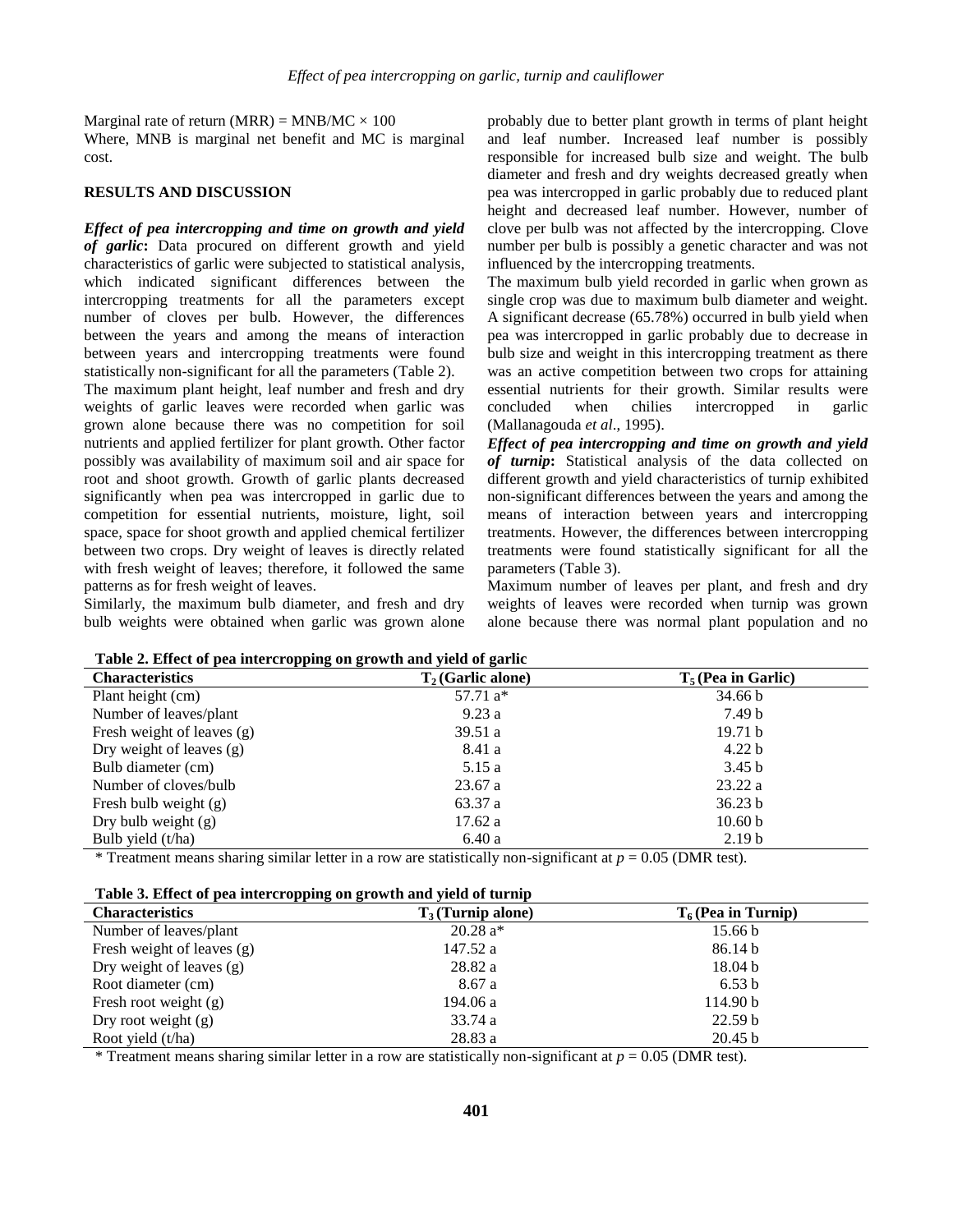competition for soil nutrients, water, air space and sunlight. The number of leaves per plant decreased greatly (22.78%) when turnip was intercropped with pea due to high plant population and great competition for soil nutrients between turnip and peas. Similarly, fresh and dry weights of leaves were also decreased significantly (41.61 and 37.40%, respectively) indicating that pea intercropping in turnip severely reduced the vegetative growth of turnip.

The maximum root diameter, and fresh and dry root weights were obtained in turnip sole cropping because number and weight of turnip leaves were the maximum in sole cropping, which enhanced the process of photosynthesis. Photosynthesis produced sufficient amount of carbohydrates which increased the root diameter and ultimately fresh and dry root weights. When pea was intercropped in turnip, the root diameter, and fresh and dry root weights decreased because of reduced leaf number. Competition for all available resources between turnip and pea also played an important role in decreasing fresh and dry root weights of turnip.

The maximum yield in sole cropping of turnip was probably due to better vegetative growth and more root diameter and weight. The main reasons for decrease of yield (29.07%) when pea was intercropped in turnip were reduced vegetative growth, lesser root weight and decreased root diameter. Similar results were concluded when pea intercropped with turnip (Frey, 1973) and carrot intercropped with lettuce (Caetano *et al*., 1999).

*Effect of pea intercropping and time on growth and yield of cauliflower***:** Data recorded on different growth and yield characteristics of cauliflower were subjected to statistical analysis, which revealed non-significant differences between the years and among the means of interaction between years and intercropping treatments. However, the differences between intercropping treatments for all the parameters were found statistically significant except for number of leaves plant<sup>-1</sup> (Table 4).

The maximum fresh and dry weights of leaves and roots were recorded when cauliflower was grown alone. The decreased fresh and dry weights of leaves and roots when pea intercropped in cauliflower were because plant population was high and competition between two crops for essential nutrients and other resources was more as compared to sole cropping. Similar results were observed when cauliflower was intercropped with maize (Khatiwada, 2000). However, leaf number in cauliflower was not affected by the intercropping treatment. This indicated that cauliflower had competitive advantage when intercropped with pea.

The maximum curd diameter and fresh and dry weights were recorded when cauliflower was grown alone which might be attributed to maximum vegetative growth in this treatment. Fresh and dry weights of curd followed the same pattern and both were decreased significantly when pea was intercropped in cauliflower because of reduced vegetative growth. Similarly, in another experiment, intercropping of cauliflower with maize resulted in reduced curd diameter (Khatiwada, 2000). Intercropping of cauliflower with snap bean also reduced curd diameter and fresh weight as compared to sole cauliflower (Yildirim and Guvenc, 2005).

The curd yield was greater in cauliflower sole cropping, which decreased significantly (28.00%), when pea was intercropped in cauliflower because of reduced curd diameter and curd weight, in this intercropping treatment. Similar results have been reported when pea was intercropped in cauliflower, potato, lettuce, radish, turnip, coriander and spinach (Hussain, 2003), coffee intercropped in cabbage, tomato, dry beans, potato, carrots and soybeans (Njoroge and Kimemia, 1995), cabbage intercropped in spinach, fenugreek, coriander and radish (Rahangdale *et al*., 1995), and cauliflower intercropped in maize (Khatiwada, 2000) and snap bean (Yildirim and Guvenc, 2005). Unlu *et al.* (2010) intercropped pea and green bean in cabbage, the yield and the head size of the cabbage were affected negatively due to intercropping, indicating that pea and green bean were unsuccessful as intercrops in cabbage.

*Effect of intercropping treatments and time on growth and yield of intercrop (pea)***:** Statistical analysis of the data procured on different growth and yield characteristics of pea revealed that there were no significant differences between

| Table 4. Effect of pea intercropping on growth and yield of caunifower |                           |                           |  |  |
|------------------------------------------------------------------------|---------------------------|---------------------------|--|--|
| <b>Characteristics</b>                                                 | $T_4$ (Cauliflower alone) | $T7$ (Pea in Cauliflower) |  |  |
| Number of leaves/plant                                                 | $20.61 a*$                | 20.60a                    |  |  |
| Fresh weight of leaves (g)                                             | 631.13 a                  | 504.03 b                  |  |  |
| Dry weight of leaves $(g)$                                             | 122.61 a                  | 101.31 b                  |  |  |
| Fresh root weight $(g)$                                                | 35.53a                    | 28.86 b                   |  |  |
| Dry root weight $(g)$                                                  | 10.19a                    | 7.50 <sub>b</sub>         |  |  |
| Curd diameter (cm)                                                     | 20.49a                    | 17.09 <sub>b</sub>        |  |  |
| Fresh curd weight $(g)$                                                | 1030.31 a                 | 712.95 b                  |  |  |
| Dry curd weight $(g)$                                                  | 251.90 a                  | 169.83 b                  |  |  |
| Curd yield $(t/ha)$                                                    | 28.61a                    | 20.60 <sub>b</sub>        |  |  |

**Table 4. Effect of pea intercropping on growth and yield of cauliflower** 

\* Treatment means sharing similar letter in a row are statistically non-significant at *p* = 0.05 (DMR test).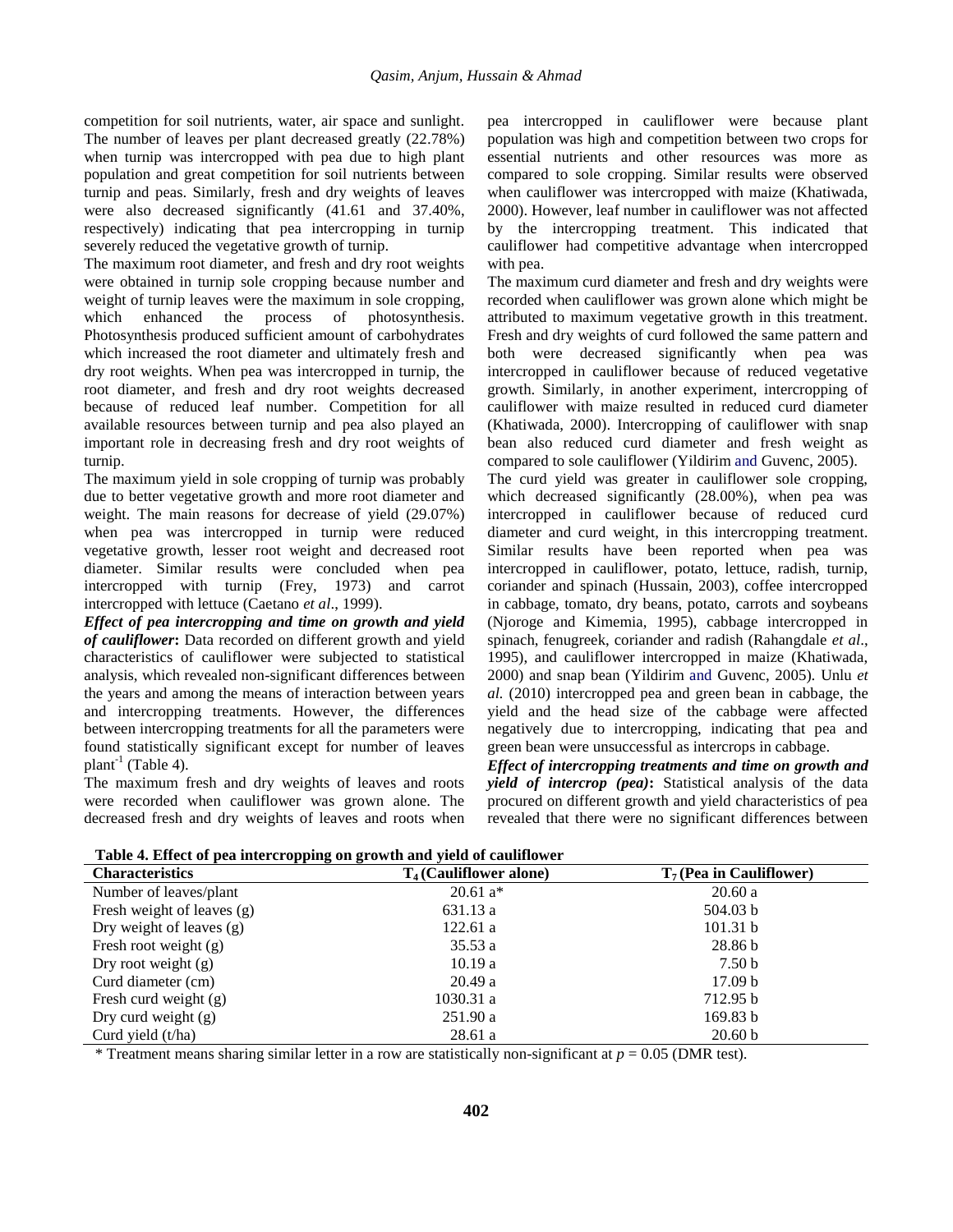the years and among the means of interaction between years and intercropping treatments. However, the differences between intercropping treatments were found statistically significant for all the parameters studied (Table 5).

The maximum plant height, fresh and dry weights of aerial parts and roots, number of pods per plant, pod length and weight, number of seeds per pod, 1000-seed weight, and pod yield of pea were recorded when it was grown alone. Although non-significant but a slight decrease in all the parameters was observed when pea was intercropped in garlic. The values of these parameters decreased significantly when it was intercropped in turnip. When it was intercropped in cauliflower, the values were minimum and statistically different from all the intercropping treatments for the corresponding parameters.

A slight but non-significant decrease in plant height, fresh and dry weights of aerial parts and roots of pea when intercropped in garlic was probably due to the competition between two crops for essential nutrients. Garlic is not a heavy feeder vegetable and both pea and garlic are shallow rooted but pea has ability to exploit available resources more efficiently so vegetative growth of pea decreased at a small level. The differences were statistically significant when pea was intercropped in turnip because turnip needs more nutrients as compared to pea, for this reason the competition was high between two crops. When pea was intercropped in cauliflower, vegetative growth of pea decreased to a greater extent because cauliflower is also a heavy feeder vegetable and needs maximum nutrients for its growth and development. Roots of turnip and cauliflower can penetrate deeper than the pea and can utilize water and nutrients more efficiently. Turnip and cauliflower have large canopies with broad leaves, which intercepted more light and casted shade on pea plants, affecting their rate of photosynthesis. For these reason, turnip and cauliflower greatly suppressed vegetative growth of pea. Plant weight is a function of plant height and number of leaves. Values related to fresh and dry weights of aerial portion and roots of peas followed the same pattern, as dry weight is related function of fresh weight.

Similar results have been reported when pea was intercropped in cauliflower, potato, radish, turnip, and spinach (Hussain, 2003), cowpea intercropped in maize (Alhaji, 2008) and pigeon pea intercropped in maize (Tom and Asiegbu, 2002). Pigeon pea produced less total dry matter of aerial portion (leaves + stem) when intercropped in maize while the dry matter content was maximum in sole cropping (Tom and Asiegbu, 2002).

The maximum number of pods per plant was recorded when pea was grown alone because of maximum height of plants with maximum leaves and canopy. The enough leaves and green area resulted in increased rate of photosynthesis; due to sufficient glucose produced by photosynthesis, plant produced maximum number of pods per plant. As the height of pea was reduced, it caused a decrease in number of leaves or green area for photosynthesis resulting in reduced amount of glucose and finally culminating into reduced number of pods per plant. Similar results have been reported in cowpea when intercropped with maize (Alhaji, 2008) and sorghum (Mohammed *et al*., 2008), pigeon pea intercropped with sorghum (Egbe and Bar, 2010) and soybean (Ghosh *et al*., 2006).

Similarly, the pod length, number of seeds per pod, 1000 seed weight and average pod weight were the maximum when peas were grown alone because of good vegetative growth, which directly influences the sexual growth. As vegetative growth of pea was decreased in intercropping treatments, it finally resulted in small sized pods culminating into minimum number of seeds per pod. Therefore, the smallest pods (3.68 cm in length) with minimum seed number (2.84) were produced when pea was intercropped in cauliflower. As the pod length and 1000-seed weight decreased, pod weight was also reduced when pea was intercropped in turnip and cauliflower. Similar results have been reported in other leguminous crops in intercropping. For example, a significant decrease in pod length and seed number per pod and seed and total weight of cowpea were recorded when intercropped in sorghum (Mohammed *et al*., 2008) or maize (Alhaji, 2008), and also when pigeon pea

| <b>Characteristics</b>             | $T_1$ (Pea alone) |          | $T_5$ (Pea in Garlic) $T_6$ (Pea in Turnip) | $T_7$ (Pea in Cauliflower) |
|------------------------------------|-------------------|----------|---------------------------------------------|----------------------------|
| Plant height (cm)                  | 58.87 a*          | 56.93 a  | 37.92 b                                     | 34.09c                     |
| Fresh weight of aerial parts $(g)$ | 20.45a            | 19.30a   | 17.81 <sub>b</sub>                          | 13.31c                     |
| Dry weight of aerial parts $(g)$   | 4.25 $a^*$        | 3.87 a   | 3.32 <sub>b</sub>                           | 2.61c                      |
| Fresh root weight $(g)$            | $1.56a*$          | 1.37a    | 0.89 <sub>b</sub>                           | 0.63c                      |
| Dry root weight $(g)$              | $0.41 a*$         | 0.35a    | 0.24 <sub>b</sub>                           | 0.17c                      |
| No of pods/plant                   | 5.40a             | 5.20a    | 4.39 <sub>b</sub>                           | 2.53c                      |
| Pod length (cm)                    | 6.69a             | 6.67a    | 5.42 b                                      | 3.68c                      |
| No of seeds/pod                    | 5.08a             | 4.69a    | 4.43 <sub>b</sub>                           | 2.84c                      |
| 1000-seed weight $(g)$             | 411.33 a          | 389.66 a | 299.66 b                                    | 203.33c                    |
| Average pod weight (g)             | 4.25a             | 3.96a    | 2.75 <sub>b</sub>                           | 1.61c                      |
| Pod yield (t/ha)                   | 3.66 $a^*$        | 3.49 a   | 2.25 <sub>b</sub>                           | 1.41c                      |

**Table 5. Effect of intercropping treatments on growth and yield of pea** 

\* Treatment means sharing similar letters in a row are statistically non-significant at  $p = 0.05$  (DMR test).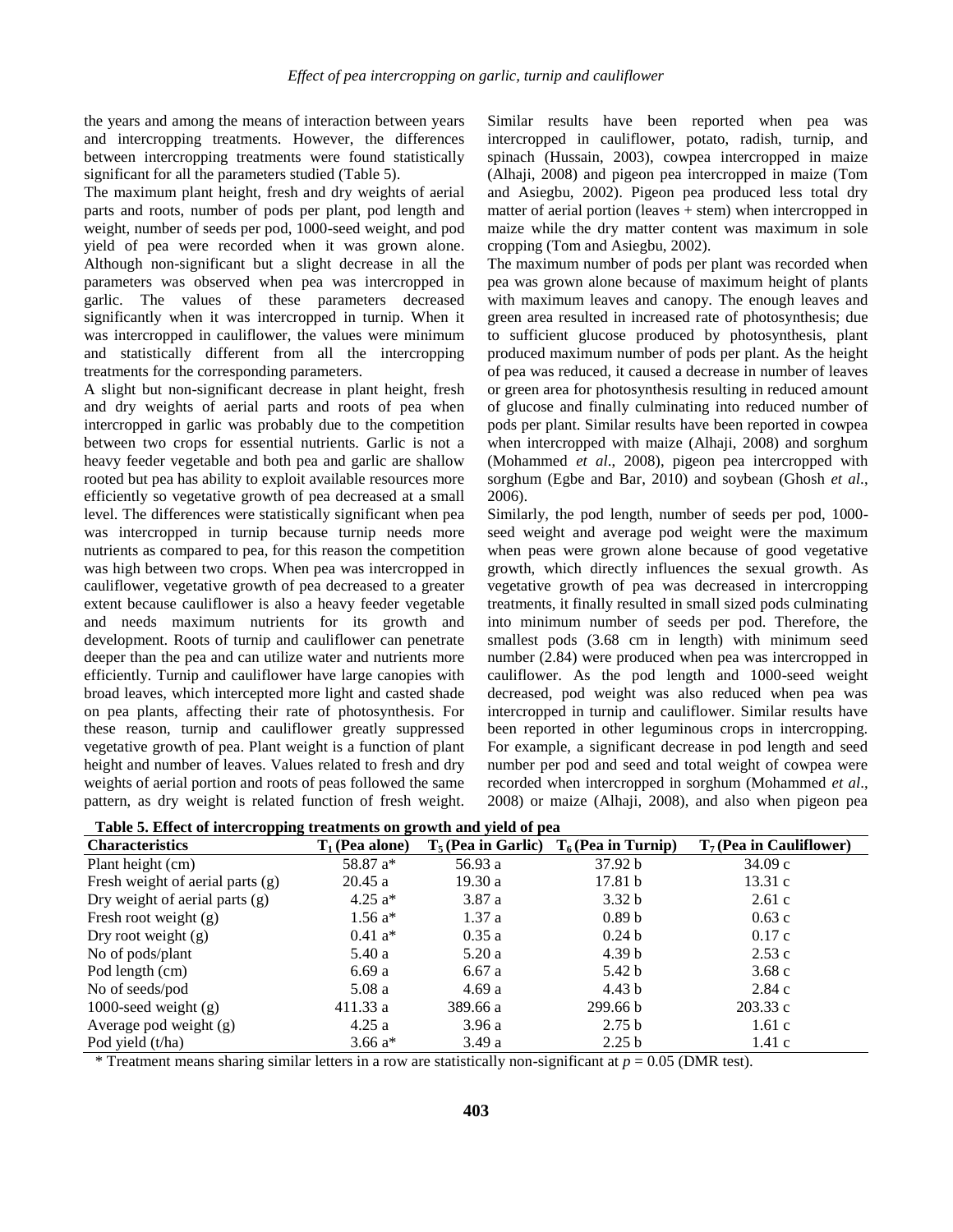| <b>Intercropping</b><br>treatment | Total cost*<br>$(Rs. ha-1)$ | Net benefit (Rs.<br>$ha^{-1}$ | <b>Marginal cost</b><br>(Rs.) | <b>Marginal net</b><br>benefit (Rs.) | <b>Marginal rate</b><br>of return $(\% )$ |
|-----------------------------------|-----------------------------|-------------------------------|-------------------------------|--------------------------------------|-------------------------------------------|
| Pea alone                         | 12,300                      | 10,475                        | $\overline{\phantom{a}}$      | $\overline{\phantom{0}}$             |                                           |
| Pea in Garlic                     | 21,550                      | 213.425                       | 9,250                         | 202,950                              | 2,194                                     |
| Pea in Turnip                     | 13.950                      | 156,925                       | 1,650                         | 146.450                              | 8,875                                     |
| Pea in Cauliflower                | 16.850                      | 327,925                       | 4.550                         | 317,450                              | 6.977                                     |

**Table 6. Marginal analysis of different intercropping treatments**

\*Includes cost of all inputs and cultural operations.

intercropped in maize (Tom and Asiegbu, 2002). Seed and pod weights also decreased when pigeon pea was intercropped in soybean (Ghosh *et al*., 2006) or in sorghum (Egbe and Bar, 2010), respectively.

The maximum pod yield was recorded in the treatment where pea was grown alone. This increase in yield was directly related with increase in plant height, number of pods per plant, pod length, number of seeds per pod, 1000-seed weight and average pod weight. The decrease in above mentioned parameters of pea finally caused a great reduction in pod yield (38.5 to 61.5%) on intercropping especially in turnip and cauliflower. In a study, mungbean and peanut as mono-crops had significantly higher number of pods per plant, number of seeds per pod, plant biomass and bean yields but the plants were adversely affected when planted as intercrop with corn because corn was taller and more competitive for growth resources (Arakama, 2009). Banik and Sharma (2009) conducted a field experiment on baby corn–legume intercropping system and found that yield of legume crops was significantly reduced when intercropped in baby corn due to differences in resource utilization efficiencies of maize and intercrops. Similar results have also been reported by several workers when pea crop was intercropped in cauliflower, potato, lettuce, radish, turnip, coriander and spinach (Hussain, 2003), in chilies (Guldan *et al*., 1998) and turnip (Frey, 1973), dry beans intercropped in potato (Lamberts, 1980), and cowpea intercropped in maize (Alhaji, 2008).

*Marginal rate of return***:** Among the three intercropping treatments, pea in turnip with lowest cost of production resulted in higher marginal rate of return. This was followed by pea in cauliflower intercropping with intermediate cost of production but with higher net benefit. On the other hand pea in garlic intercropping resulted in lowest marginal rate of return due to higher cost of production (Table 6).

Economics of any cropping system depends upon its cost of production, productivity and market price of the produce. Lower cost of production with higher yield(s) and higher price of commodity/commodities are usually more economical with higher net return. In the present study, when pea intercropped in turnip gave higher marginal rate of return, possibly due to low cost of production. This was followed by pea in cauliflower intercropping, where not only cost of production but also higher market price of cauliflower curds contributed to the net benefit. According

to Brintha and Seran (2009), intercropping occupies greater land use and results in higher net return per unit area. Higher economic return from intercropping as compared to monocropping has already been reported for mustard-onion and mustard-garlic intercropping systems (Saker *et al*., 2007). In intercropping systems, economic value and net benefit to the growers is also important (Dordas *et al*., 2012) as overall feasibility, adoptability and sustainability of any system depends upon its economic benefits. In the present study, pea in cauliflower gave the highest net benefit, followed by pea in garlic intercropping system.

*Conclusion***:** From the results of present study, it can be concluded that peas can be successfully intercropped in garlic without significant reduction in the yield of peas. However, yield of garlic was significantly decreased. Pea intercropping in turnip or cauliflower resulted in significant decrease in growth and yields of both crops. Although marginal rate of return was higher in pea in turnip intercropping, net benefit to the growers revealed that pea intercropping in cauliflower was more profitable, followed by pea in garlic intercropping when cauliflower and garlic were grown on both sides of raised beds 1 m apart keeping plant to plant distances of 30 and 10 cm, respectively and pea was intercropped in these vegetables at a planting distance of 10 cm.

### **REFERENCES**

- Adeniyi, O.R. 2011. Economic aspects of intercropping systems of vegetables (okra, tomato and cowpea). Afr. J. Plant Sci. 5:648-655.
- Agegnehu, G., A. Ghizaw and W. Sinebo. 2008. Yield potential and land-use efficiency of wheat and faba bean mixed intercropping. Agron. Sust. Dev. 28:257-263.
- Ahmed, S. and H.P.M. Gunasena. 1979. Nitrogen utilization and economics of some intercropped systems in tropical countries. Trop. Agric. 56:115-123.
- Alhaji, I.H. 2008. Yield performance of some cowpea varieties under sole and intercropping with maize at Bauchi, Nigeria. An Int. Multidis. J. 2:278-291.
- Arakama, N.K. 2009. Profitability of intercropping corn with mungbean and peanut. USM R&D 17:65-70.
- Banik, P. and R.C. Sharma. 2009. Yield and resource utilization efficiency in baby corn-legume-intercropping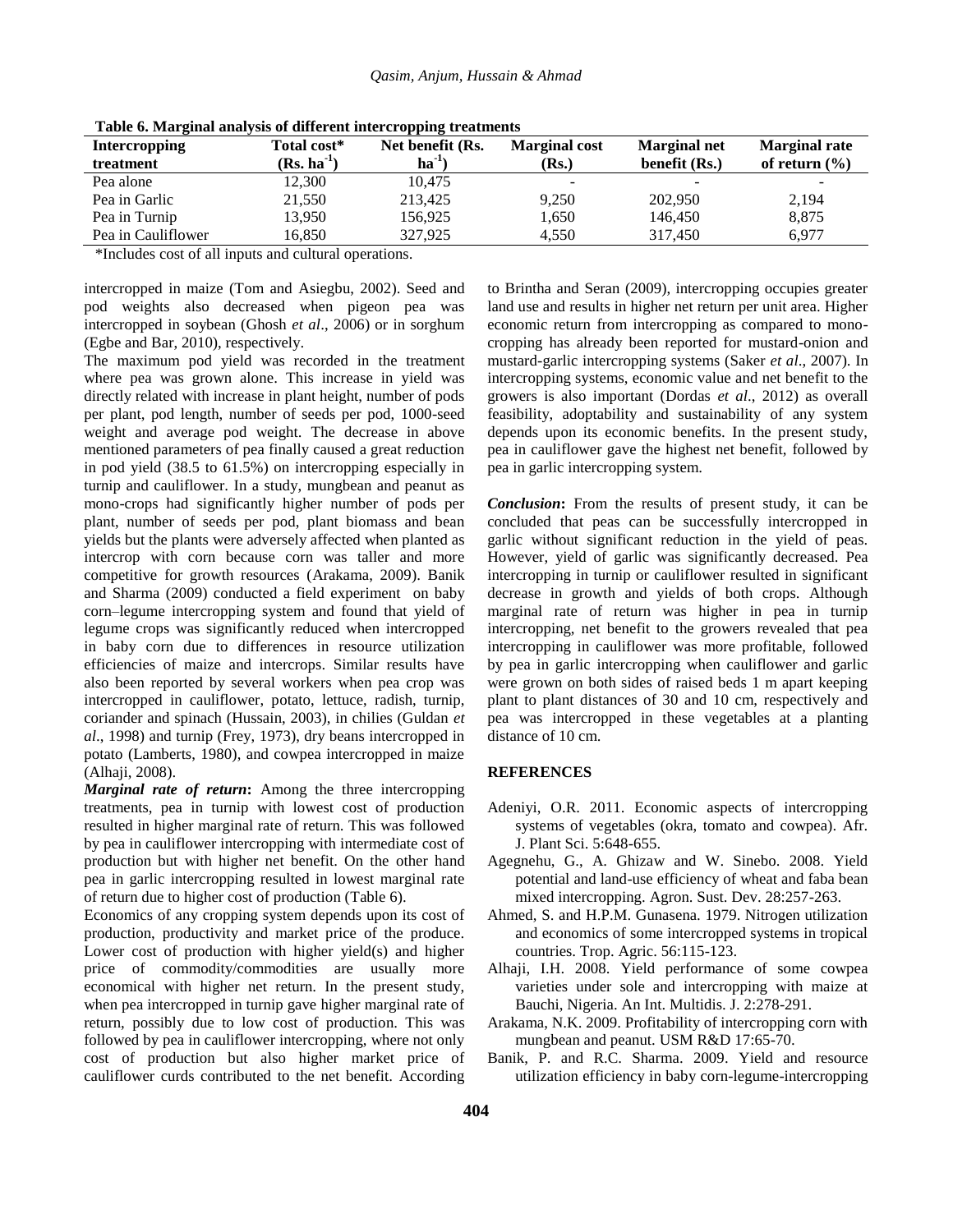system in the Eastern Plateau of India. J. Sust. Agric. 33:379-395.

- Bijay, S., D.S. Rana and G.S. Sekhon. 1978. Some measures of reducing leaching loss of nitrate beyond rooting zone. Plant Soil 49:633-639.
- Brintha, I. and T.H. Seran. 2009. Effect of paired row planting of radish (*Raphanus sativus* L.) intercropped with vegetable amaranths (*Amaranths tricolor* L.) on yield components in sandy regosol. J. Agric. Sci. 4:19- 28.
- Caetano, L.C.S., J.M. Ferreira and M. Lo de Araujo. 1999. Productivity of carrot and lettuce in an intercropping system. Horti. Brasil. 17:143-146.
- Clawson, D.L. 1985. Harvest security and intraspecific diversity in traditional tropical agriculture. Eco. Bot. 39:56-67.
- CIMMYT. 1988. From Agronomic data to farmer recommendations. An Economic Training Manual. Mexico D.F.
- Dhima, K.V., A.S. Lithourgidis, I.B. Vasilakoglou and C.A. Dordas. 2007. Competition indices of common vetch and cereal intercrops in two seeding ratio. Field Crops Res. 100:249- 256.
- Dordas, C.A., D.N. Vlachostergios and A.S. Lithourgidis. 2012. Growth dynamics and agronomic-economic benefits of pea-oat and pea-barley intercrops. Crop Pasture Sci. 63:45-52.
- Egbe, O.M. and A.M.N. Bar. 2010. Pigeon pea/sorghum intercropping in southern guinea savanna: effects of planting density of pigeon pea. Nature Sci. 8:156-167.
- El-Swaify, S.A., A. Lo, R. Joy, L. Shinshiro and R.S. Yost. 1988. Achieving conservation effectiveness in the tropics using legume-intercrops. Soil Technol. 1:1-12.
- Frey, H.T. 1973. Major uses of land in the United States. Summary for 1969 Agriculture Economic Report No. 247. United States Department of Agriculture, Economic Research Services, Washington, D.C., pp. 125.
- Fustec, J., F. Lesuffleur, S. Mahieu and J.B. Cliquet. 2010. Nitrogen rhizodeposition of legumes: A review. Agron. Sust. Dev. 30:57-66.
- Ghosh, P.K., M. Mohanty, K.K. Bandyopadhyay, D.K. Painuli and A.K. Misra. 2006. Growth, competition, yield advantage and economics in soybean/pigeon pea intercropping system in semi-arid tropics of India. Field Crops Res. 96:80-89.
- Guldan, S.J., C.A. Martin and C.L. Falk. 1998. Inter-seeding snap pea into stands of chili pepper reduced yield of pea more than that of chili. HortScience 33: 660-662.
- Hauggaard-Nielsen, H. and E.S. Jensen. 2001. Evaluating pea and barley cultivars for complementarity in intercropping at different levels of soil N availability. Field Crops Res. 72:185-196.
- Hauggaard-Nielsen, H., P. Ambus and E.S. Jensen. 2001. Temporal and spatial distribution of roots and competition for nitrogen in pea-barley intercrops - a field study employing 32P technique. Plant Soil 236:63- 74.
- Hussain, S.A. 2003. Growth, yield and economic impacts of intercropping in vegetables. Ph.D thesis, NWFP Agricultural University, Peshawar, Pakistan, pp. 165.
- Khatiwada, P.P. 2000. Intercropping cauliflower under maize: an approach to extend the cauliflower production season for subsistence farmers. Kasetsart J. (Nat. Sci.) 32:72-80.
- Lamberts, M. 1980. Intercropping with potatoes. M.S. thesis, Cornell University, Ithaca, New York, pp. 146.
- Launay, M., N. Brisson, S. Satger, H. Hauggaard-Nielsen, G. Corre-Hellou, E. Kasynova, R. Ruske, E.S. Jensen and M.J. Gooding. 2009. Exploring options for managing strategies for pea-barley intercropping using a modeling approach. Eur. J. Agron. 31:85-98.
- Lindemann, W.C. and C.R. Glover. 2003. Nitrogen fixation by legumes. Guide A-129, New Mexico State University, New Mexico, USA.
- Lithourgidis, A.S., C.A. Dordas, C.A. Damalas and D.N. Vlachostergios. 2011. Annual intercrops: an alternative pathway for sustainable agriculture. Aust. J. Crop Sci. 5:396-410.
- Mallanagouda, B., G.S. Sulikeri, B.G. Murthy and N.C. Prathibha. 1995. Performance of chili (*Capsicum annuum*) under different intercropping systems and fertility levels. Ind. J. Agron. 40:277-279.
- Mao, L., L. Zang, W. Li, W. van der Werf, J. Sun, H. Spiertz and L. Li. 2012. Yield advantage and water saving in maize/pea intercrop. Field Crops Res. 138:11-20.
- Mohammed, I.B., O.O. Olufajo, B.B. Singh, S. Miko and S.G. Mohammed. 2008. Evaluation of yield components of sorghum/cowpea intercrops in the Sudan Savanna ecological zone. ARPN J. Agric. Biol. Sci. 3:30-37.
- Mucheru-Muna, M., P. Pypers, D. Mugendi, J. Kung, J. Mugwe, R. Merckx and B. Vanlauwe. 2010. A staggered maize legume intercrop arrangement robustly increases crop yields and economic returns in the highlands of Central Kenya. Field Crops Res. 115:132- 139.
- Njoroge, J.M. and J.K. Kimemia. 1995. Economic benefits of intercropping young Arabic and Robusta coffee with food crops in Kenya. Outlook Agric. 24:27-34.
- Prasad, K.S. and N.K. Mohan. 1995. Intercropping of different vegetables and field species with brinjal. Ind. J. Agric. Sci. 65:39-41.
- Rahangdale, S.M., S.B. Umale, A.S. Shrirame and V.K. Maborkar. 1995. Effect of intercropping on growth and yield of cabbage. PKV Res. J. 19:1996-1997.